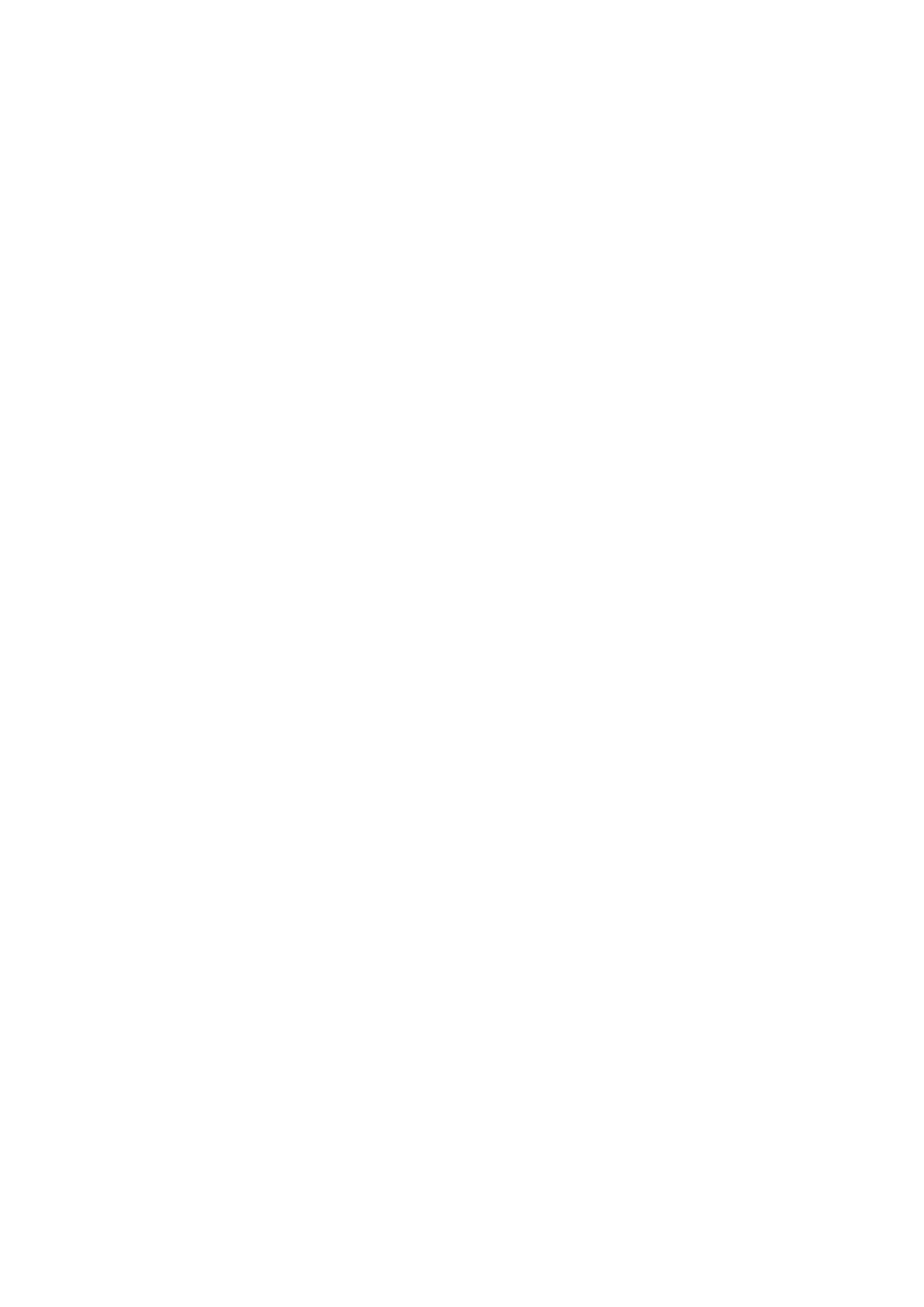## **Contents**

|                                                                                            | 1                |
|--------------------------------------------------------------------------------------------|------------------|
|                                                                                            | $\boldsymbol{2}$ |
| The energy interval above the ankle where the cosmic radiation consists only of ultraheavy | $\boldsymbol{2}$ |
|                                                                                            | $\boldsymbol{2}$ |
|                                                                                            | $\mathbf{3}$     |
|                                                                                            | 3                |
|                                                                                            | $\mathbf{3}$     |
| Stability of the electoroweak vacuum (Universe) and Cosmic Rays                            | $\overline{4}$   |
|                                                                                            | $\overline{4}$   |
| The High Altitude Water Cherenkov (HAWC) Observatory                                       | 5                |
| Results and Perspectives of the Tunka Experiments for Cosmic Ray Study.                    | 5                |
| Study of charged cosmic rays with the Fermi Large Area Telescope                           | 6                |
|                                                                                            | 6                |
| First results from coordinated data taking by the Extreme Energy Events experiment         | 6                |
| The High Energy cosmic-Radiation Detection (HERD) Facility onboard China's Future Space    | 7                |
|                                                                                            | 7                |
| Seven years of gamma-ray astrophysics with the Fermi LAT                                   | 8                |
|                                                                                            | 8                |
|                                                                                            | 8                |
|                                                                                            | 9                |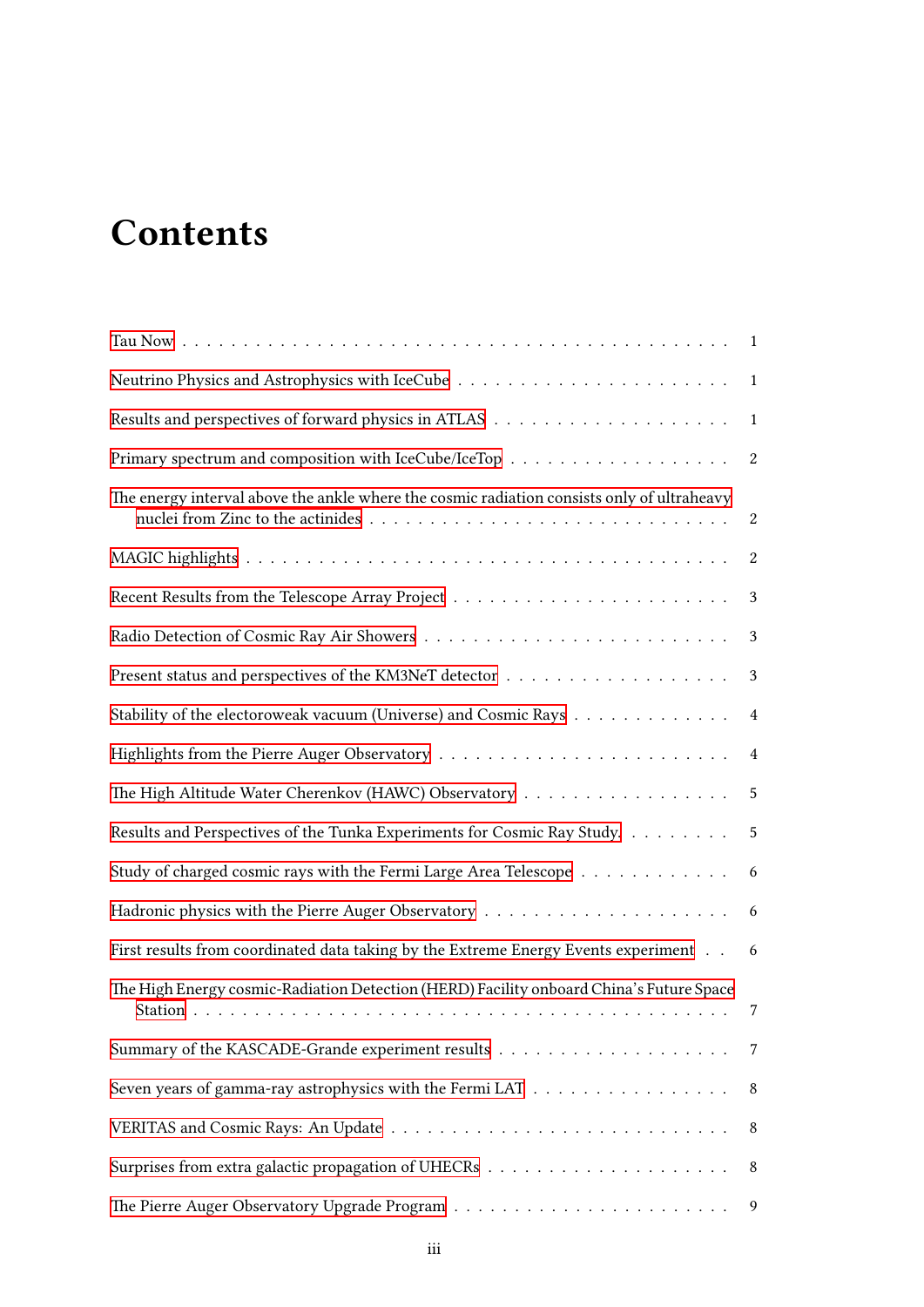| Results of the ARGO-YBJ experiment in detection of gamma rays 9                      |    |
|--------------------------------------------------------------------------------------|----|
|                                                                                      |    |
|                                                                                      | 10 |
| The LHAASO project: from Gamma-Ray Astronomy to Cosmic Rays. 10                      |    |
|                                                                                      |    |
|                                                                                      |    |
|                                                                                      | 11 |
| Results from the PAMELA Experiment after nine years of cosmic ray investigation.     | 12 |
|                                                                                      |    |
|                                                                                      | 12 |
|                                                                                      |    |
|                                                                                      |    |
| Ultra High energy Cosmic Rays Propagation and the Production of Secondary Cosmogenic |    |
| Ultra-high energy cosmic ray physics in the post-LHC era 14                          |    |
| Universality (and its limitations) in cosmic ray shower development 14               |    |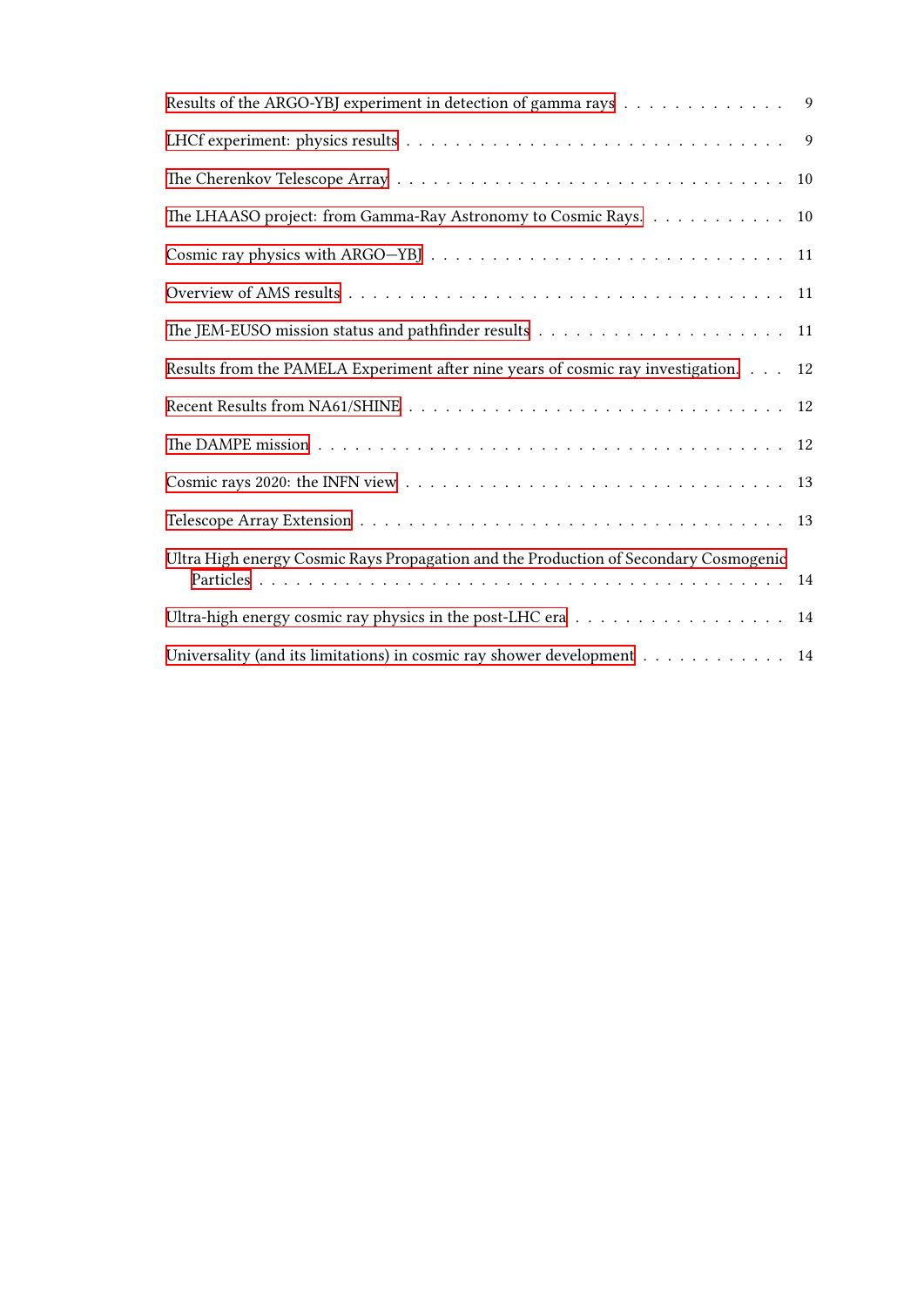## <span id="page-4-0"></span>**New Technologies and Next generation of Experiments** / **2**

## **Tau Now**

**Author:** Daniele Fargion<sup>1</sup>

1 *ROMA1*

**Corresponding Author:** daniele.fargion@roma1.infn.it

PeV neutrino has been found in ICECUBE. The mixing along galactic distance guarantee the presence of PeV Tau neutrinos among astrophysical signals, whose direct detection is subject of deep research since a decade at different UHECR experiments , mostly at EeV energies; these UHE tau neutrino while skimming the Earth (Horizontal Tau airshowers) may shower upward to the sky. The EeV tau neutrino are a guaranteed signal if UHECR are nucleons: But if they are mostly nuclei the expected signals is at PeVs. Therefore, kwowing their angular distribution and rate, we propose here a novel detection signature that has not been yet considered. The signal, may be already recorded in AUGER and TA records.

#### **Summary**:

Tau airshower are a guaranteed corollary of PeVs neutrino astronomy. We show here that after of a decade of unsuccesfull research the Tau Airshower signal is at hand, now.

#### <span id="page-4-1"></span>**Cosmic Ray and Astrophysical Neutrino Detection** / **4**

## **Neutrino Physics and Astrophysics with IceCube**

**Author:** Teresa Montaruli<sup>1</sup>

## <sup>1</sup> *Geneve University*

In this contribution we summarize the selected highlights of IceCube in the domain of high-energy astrophysics and particle physics. We discuss the highest-energy neutrino detection and its interpretation after 4 years of data. The high energy non-atmospheric component is seen also in other analyses with smaller significance, for instance when using muon neutrinos coming from the Northern hemisphere. Flavor mixing is probed along cosmic distances in an analysis using also cascade neutrino events. The results on the search for neutrino sources will be presented including the results of a joint analysis with Pierre Auger and Telescope Array which is sensitive to correlations between highest energy neutrinos and UHECRs measured by the three experiments. Moreover, recent results on dark matter searches from the Sun will be discussed. Finally, the results on standard neutrino oscillations will be presented.

<span id="page-4-2"></span>**Interplay between LHC and UHECR physics** / **5**

## **Results and perspectives of forward physics in ATLAS**

**Author:** Benedetto Giacobbe<sup>1</sup>

#### 1 *BO*

#### **Corresponding Author:** benedetto.giacobbe@bo.infn.it

A review of the results of the ATLAS forward physics program will be given. This includes a complete set of proton-proton cross section measurements at  $\sqrt{s} = 7TeV$ , diffractive physics studies using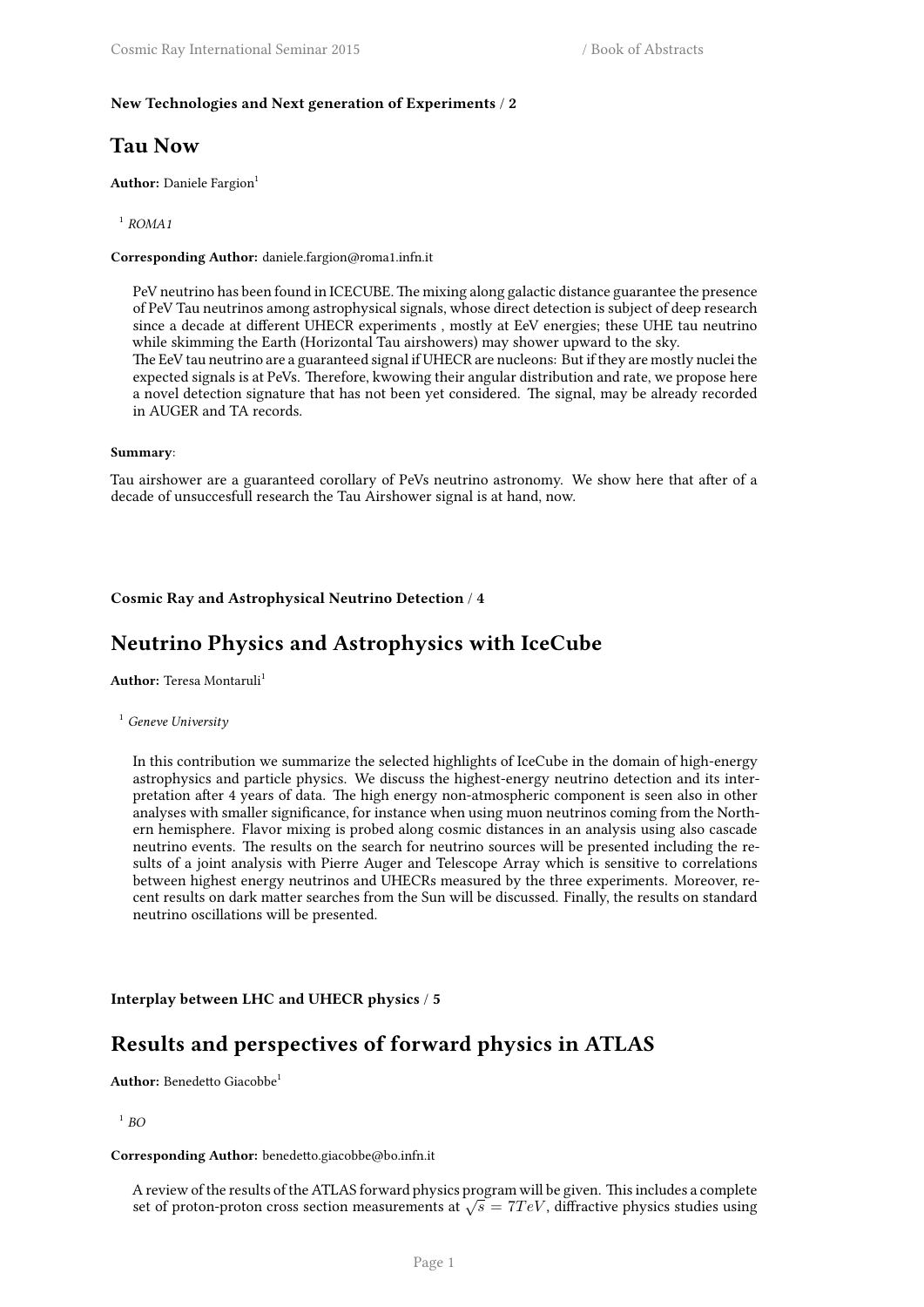rapidity gaps, forward jet production and energy flow as a function of pseudorapidity. The ATLAS future perspectives will also be discussed, focused on the phase 1 upgrade project AFP, underlying its complementarity with the existing ALFA detector in terms of acceptance for diffractive processes, and its potential for a wide forward physics program both at low and high luminosity.

## <span id="page-5-0"></span>**Cosmic Ray and Astrophysical Neutrino Detection** / **6**

## **Primary spectrum and composition with IceCube/IceTop**

**Author:** thomas gaisser<sup>1</sup>

<sup>1</sup> *University of Delaware*

#### **Corresponding Author:** gaisser@bartol.udel.edu

IceCube, with its surface array IceTop, detects three different components of extensive air showers: the total signal at the surface, GeV muons in the periphery of the showers and TeV muons in the deep array of IceCube. The spectrum is measured with high resolution from the knee to the ankle with IceTop. Composition and spectrum are extracted from events seen in coincidence by the surface array and the deep array of IceCube. The muon lateral distribution at the surface is obtained from the data and used to provide a measurement of the muon density at 600 meters from the shower core up to 30 PeV. Results will be compared to measurements from other experiments to obtain an overview of the spectrum and composition over an extended range of energy. Consistency of the surface muon measurements with hadronic interaction models and with measurements at higher energy will be discussed.

#### <span id="page-5-1"></span>**Cosmic Ray: Theoretical Implication** / **7**

## **The energy interval above the ankle where the cosmic radiation consists only of ultraheavy nuclei from Zinc to the actinides**

Author: antonio codino<sup>1</sup>

1 *university of Perugia and INFN*

#### **Corresponding Author:** antonio.codino@pg.infn.it

According to recent measurements the tendency of the chemical composition above the ankle is characterized by increasing fractions of intermediate and heavy nuclei and a dominance of light nuclei around the ankle featured by a minimum of the  $log(A)$  profile. Calculations of the chemical composition in the range 3.5x10**18-5x10**19 eV according to new principles are reported and compared with the experimental data. The calculation outcomes explain both the rising tendency and the minimum of log(A). The estimate is prolonged to the adjacent interval 5x10**19-10**21 eV using the same theoretical background and some features of the cosmic-ray spectrum at the maximum observed energies. It results that above the energy of 6.7x10**20 eV the cosmic radiation consists only of nuclei heavier than Zinc with a rate of (1-5)x10**-34 particles/m2 s sr GeV. The support of the data on this last estimate is debated.

<span id="page-5-2"></span>**Gamma Rays Detection** / **8**

## **MAGIC highlights**

**Author:** Barbara De Lotto<sup>1</sup>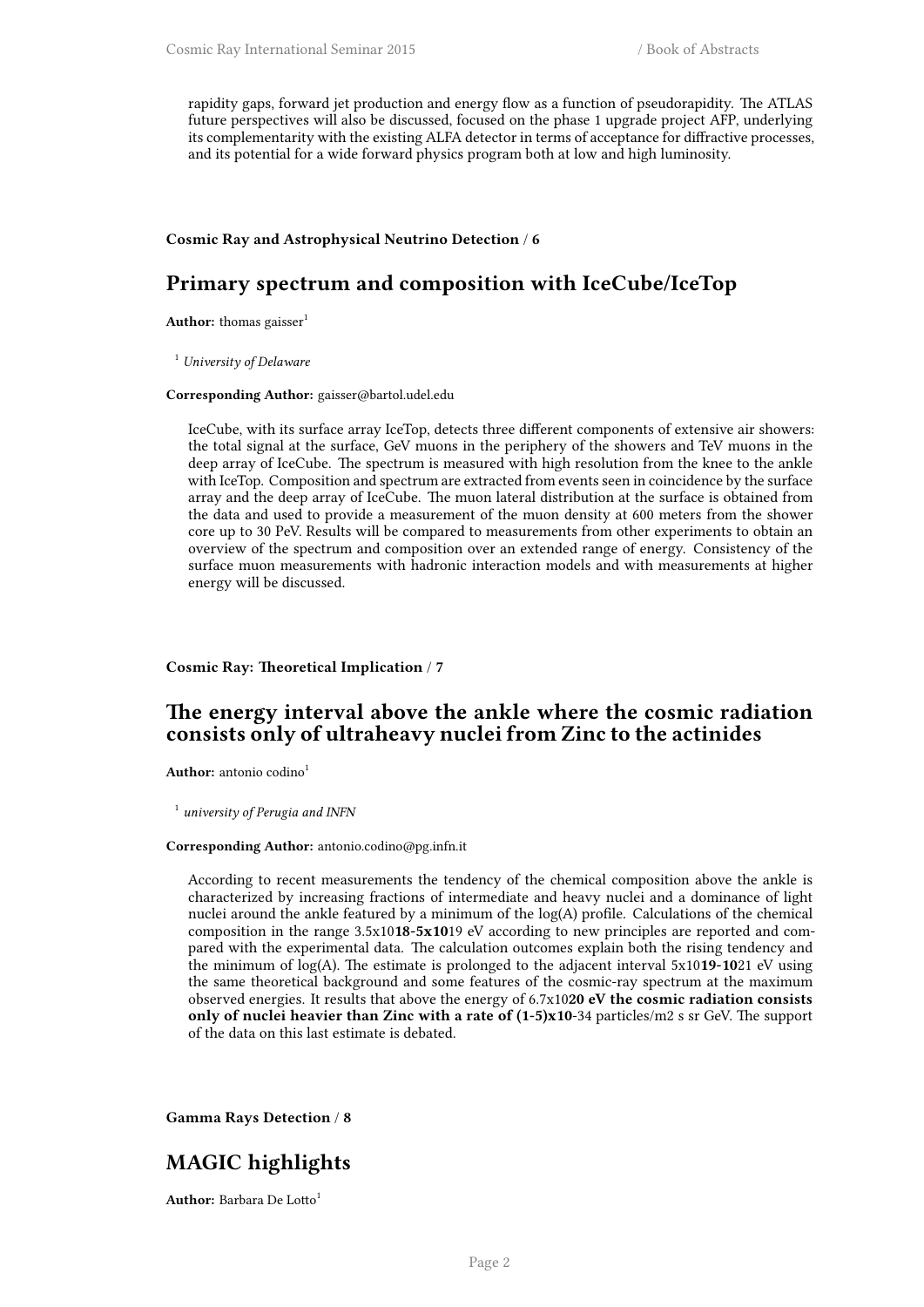#### $1$  *ID*

#### **Corresponding Author:** barbara.delotto@uniud.it

The MAGIC system of two 17 m diameter Atmospheric Gamma-ray Imaging Cherenkov Telescopes has undergone a major upgrade during the last years and is now completing its tenth observations cycle. In this talk I will present the detector's performance and a selection of scientific highlights.

#### <span id="page-6-0"></span>**Cosmic Ray and Astrophysical Neutrino Detection** / **9**

## **Recent Results from the Telescope Array Project**

**Author:** William Hanlon<sup>1</sup>

<sup>1</sup> *University of Utah, Department of Physics and Astronomy and High Energy Astrophysics Institute*

#### **Corresponding Author:** whanlon@cosmic.utah.edu

The Telescope Array Project (TA) is the largest cosmic ray observatory in the northern hemisphere and has entered its eighth year of data collection exploring astrophysical phenomena at the highest ends of the cosmic ray energy spectrum. New additions to TA have expanded its reach down to lower parts of the energy spectrum thus allowing it to probe over an unprecedented 4.5 decades of energy via hybrid detection techniques. Recent results suggestive of anisotropy in the arrival direction of cosmic rays will be presented as well updated measurements of the spectrum, primary source composition, and a new measurement of the inelastic proton-air cross section.

#### <span id="page-6-1"></span>**New Technologies and Next generation of Experiments** / **11**

## **Radio Detection of Cosmic Ray Air Showers**

**Author:** Frank Schröder<sup>1</sup>

<sup>1</sup> *Karlsruhe Institute of Technology (KIT)*

#### **Corresponding Author:** frank.schroeder@kit.edu

<span id="page-6-2"></span>Radio measurements yield calorimetric information on the electromagnetic shower component around the clock. However, until recently it was not clear whether radio measurements can compete in accuracy with established night-time techniques like air-Cherenkov or fluorescence detection. Due to recent progress in the radio technique as well as in the understanding of the emission mechanisms, the performance of current radio experiments has significantly improved. Above 100 PeV, digital, state-of-the-art antenna arrays achieve a reconstruction accuracy for the energy similar to that of other techniques, and can provide an independent measurement of the absolute energy scale. Furthermore, radio measurements are sensitive to the mass-composition of the primary particles: First, the position of the shower maximum can be reconstructed from the radio signal. Second, in combination with muon detectors the measurement of the electromagnetic component provides complementary information on the primary mass. Since the radio footprint is huge for inclined showers, and the radio signal does not suffer absorption, future radio arrays either focus on inclined showers at the highest energy, or on ultra-high precision measurements with extremely dense arrays. This talk reviews the current status of radio experiments and simulations as well as future plans.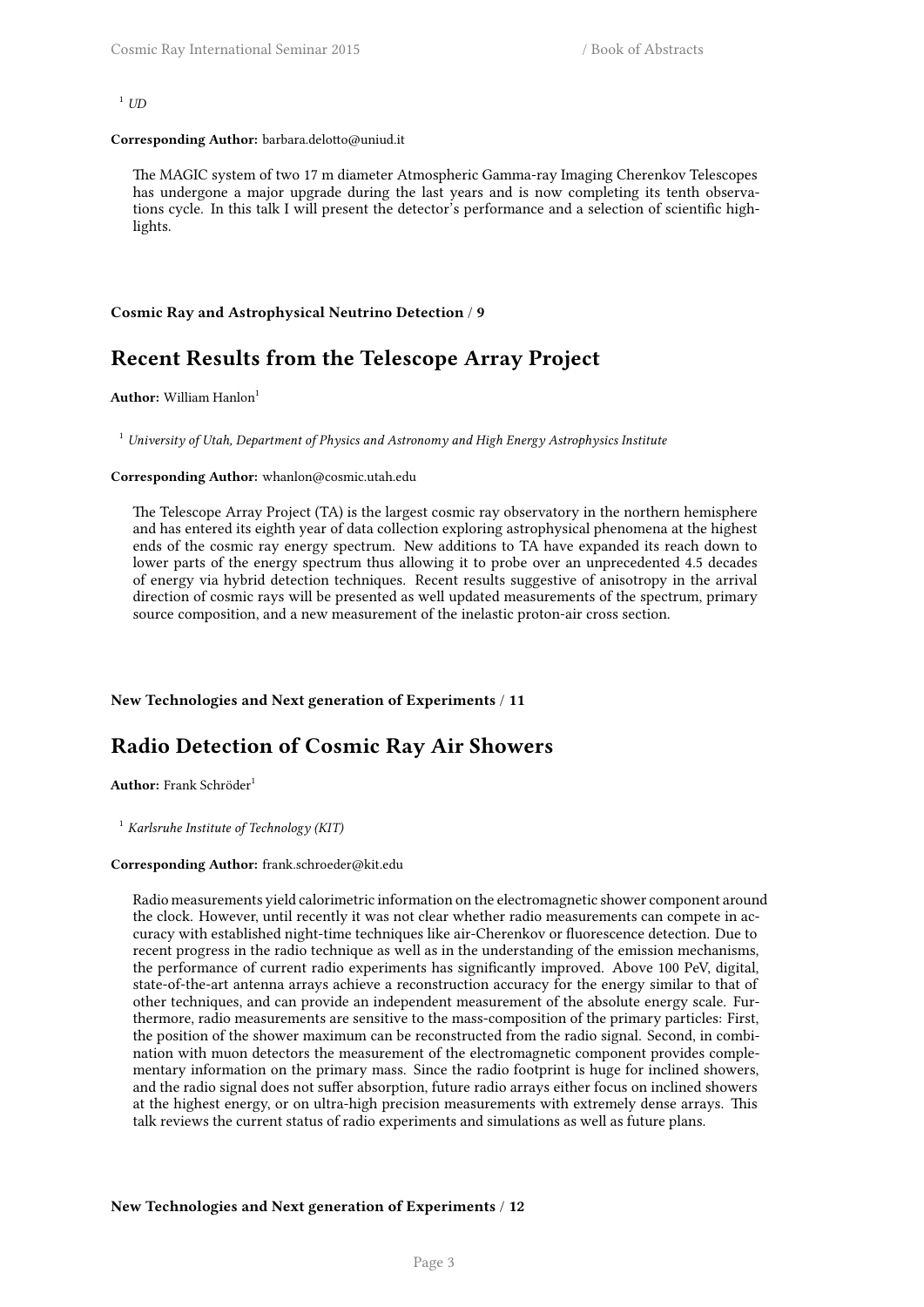## **Present status and perspectives of the KM3NeT detector**

**Author:** Annarita Margiotta<sup>1</sup>

1 *BO*

#### **Corresponding Author:** annarita.margiotta@bo.infn.it

KM3NeT is a distributed research infrastructure comprising a network of deep-sea neutrino telescopes in the Mediterranean Sea. It will consist of building blocks of 115 vertical detection units anchored at the seabed, connected to shore. Each detection unit carries 18 optical modules equipped with 31 3" photomultipliers. Two configurations are defined to detect neutrinos in different ranges of energy. The ARCA setup will search for neutrinos from defined sources or sky regions with unprecedented resolution and for high-energy neutrino diffuse fluxes. Two building blocks with a total instrumented volume of 1 km3 will be installed at the KM3NeT-It site, at a depth of 3500 m, about 100 km offshore Capo Passero, Sicily. A third building block, with a compact distribution of the optical modules, will be deployed at the KM3NeT-Fr site (ORCA), 40 km offshore Toulon at a depth of 2500 m. It will study the neutrino mass-hierarchy problem and explore the low energy region of the spectrum. The status of the first phase of implementation of KM3NeT and a survey of the physics potentiality of the telescope will be described in the talk, with particular emphasis on the high energy studies.

<span id="page-7-0"></span>**Interplay between LHC and UHECR physics** / **13**

## **Stability of the electoroweak vacuum (Universe) and Cosmic Rays**

**Author:** Vincenzo Branchina<sup>1</sup>

<sup>1</sup> *CT*

#### **Corresponding Author:** vincenzo.branchina@ct.infn.it

The analysis of the stability condition of the electroweak vacuum (and then of our Universe as a whole) is of the greatest importance for our understanding of physics beyond the Standard Model. The possibility that cosmic rays could destabilize the present state of our Universe, and that the cosmic ray induced vacuum decay could be faster than the spontaneous decay has been investigated in the past. It has been recently shown that, contrary to previous expectations, new physics that live at very high energy scales can have a great impact on the stability condition of the Universe. The role of cosmic rays on the stability issue will be considered in the light of these recent results.

<span id="page-7-1"></span>**Cosmic Ray and Astrophysical Neutrino Detection** / **14**

## **Highlights from the Pierre Auger Observatory**

Authors: Observatorio Pierre Auger Pierre Auger Collaboration<sup>1</sup>; Stephane Coutu<sup>2</sup>

<sup>1</sup> *Malargue, Argentina*

2 *Penn State University*

**Corresponding Author:** coutu@phys.psu.edu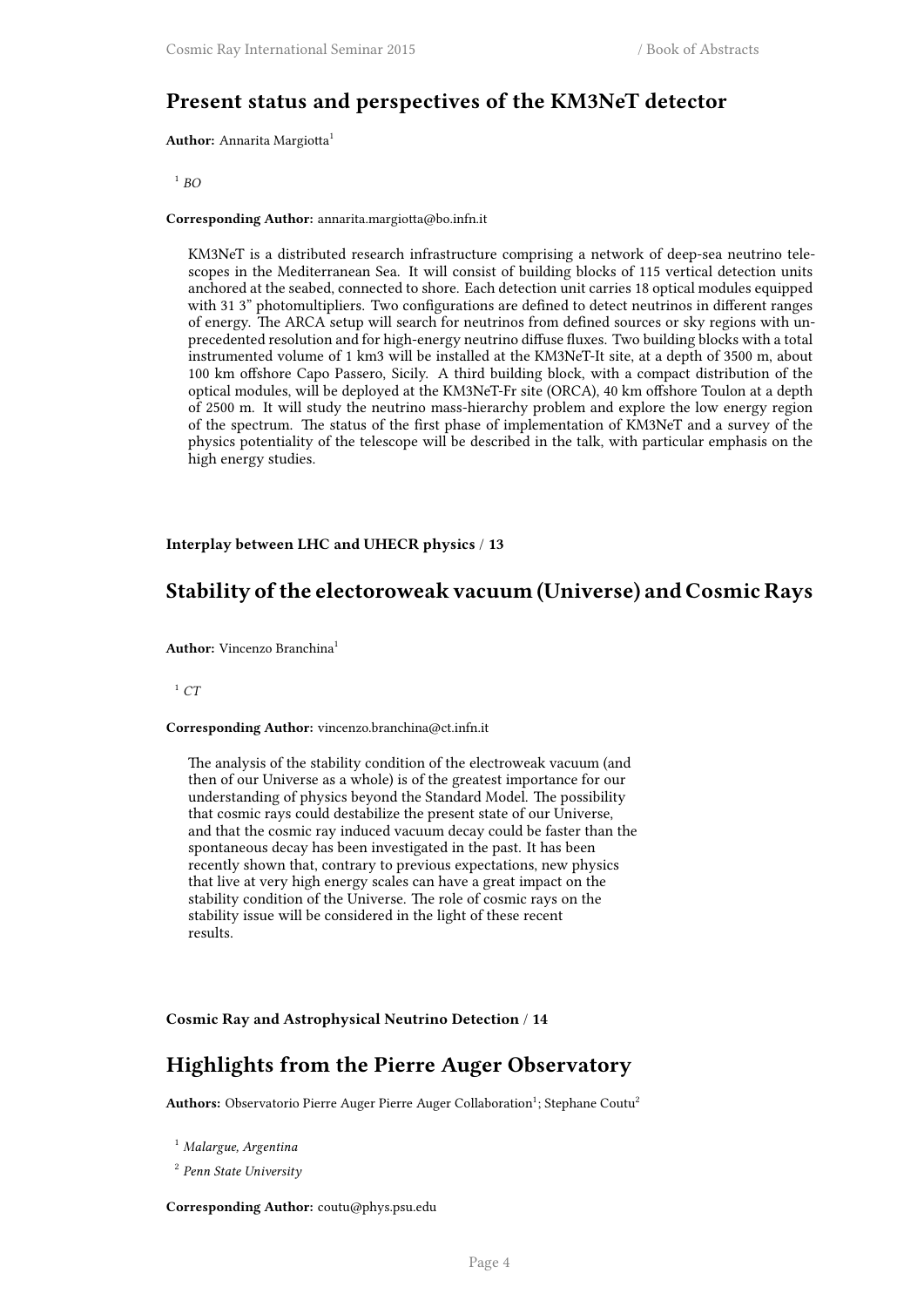With an accumulated exposure of over 50,000 km<sup> $\alpha$ </sup> sr yr, the Auger Observatory has the largest statistical sample of ultra-high energy cosmic rays. We will present highlights of recent results from Auger, including details of the energy spectrum, sensitivity to primary composition, searches for anisotropies and candidate sources, and searches for neutral cosmic messengers. Explorations of hadronic interaction physics with Auger, as well as upgrade plans for the Observatory will be alluded to, but will be featured in more detail in companion presentations.

## <span id="page-8-0"></span>**Gamma Rays Detection** / **15**

## **The High Altitude Water Cherenkov (HAWC) Observatory**

Author: Wayne Springer<sup>1</sup>

<sup>1</sup> *University of Utah*

#### **Corresponding Author:** wayne.springer@utah.edu

HAWC is a continuously operated, wide field of view detector comprised of three hundred 200,000 liter water Cherenkov detectors, each instrumented with four photomultipliers providing charge and timing information. HAWC covers approximately ~22,000 m2 at an altitude of 4100m and reliably estimates the energy and arrival direction of gamma and cosmic rays with significant sensitivity over energies from several hundred GeV to several hundred TeV. With an instantaneous field of view of 2 steradians, HAWC observes 2/3 of the sky in 24 hours. HAWC has been optimized to study transient and steady emission from both galactic and extragalactic sources of gamma rays and serves as a survey instrument for multi-wavelength studies. HAWC has significant discovery potential, including the possibility of indirect detection of dark matter through the observation of gamma rays produced via dark-matter particle annihilation. Given the large number of cosmicray events observed, measurements of the cosmic ray flux are also performed. HAWC has been making observations since summer 2012 and officially commenced data-taking operations with the completed detector on March 20, 2015. A discussion of the detector design, science capabilities, current status, and first results will be presented.

<span id="page-8-1"></span>**Cosmic Ray and Astrophysical Neutrino Detection** / **16**

## **Results and Perspectives of the Tunka Experiments for Cosmic Ray Study.**

**Author:** Vasily Prosin<sup>1</sup>

<sup>1</sup> Skobeltsyn Institute of Nuclear Physics of Lomonosov Moscow State University

#### **Corresponding Author:** v-prosin@yandex.ru

The experimental data of Tunka-133 obtained during 5 years of observation and preliminary data from the Tunka-HiSCORE prototype array with its first 9 stations allowed a study of primary cosmic rays in the wide energy range  $3x10^{\text{A}}14 - 10^{\text{A}}18 \text{ eV}$ .

Reconstruction of the depth-of-shower maximum Xmax by an analysis of the Cherenkov light lateral distribution and the pulse width provides a reliable estimation of the energy dependence of the mean logarithmic mass in the energy range  $10^{\text{A}}16 - 10^{\text{A}}18$  eV.

Further mass composition analyses at the knee energy range will be based on the data of the new version of the Tunka-HiSCORE prototype, consisting of 28 stations. The mass composition analysis at the highest energies ( $10^{\text{A}}17 - 10^{\text{A}}18$  eV) will be based on the comparison of the primary energy measured by the radio method with the flux of charged particles on ground. The high duty cycle of the common operation of the new scintillation array (Tunka-Grande) and the radio extension of the experiment (Tunka-Rex) will provide a high statistics of events.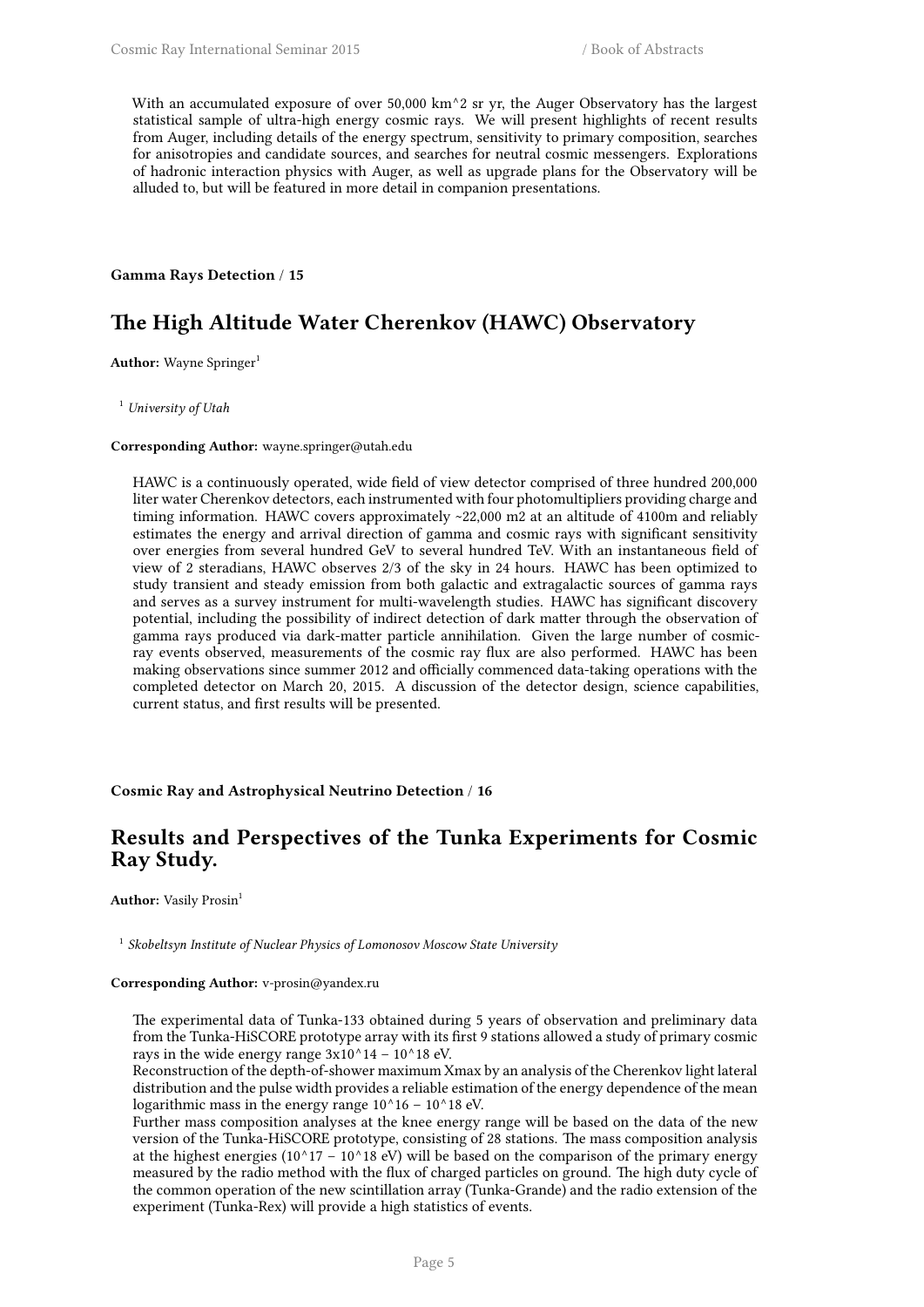## <span id="page-9-0"></span>**Cosmic Ray and Astrophysical Neutrino Detection** / **17**

## **Study of charged cosmic rays with the Fermi Large Area Telescope**

**Author:** Carmelo Sgro'<sup>1</sup>

1 *PI*

#### **Corresponding Author:** carmelo.sgro@pi.infn.it

The Fermi Large Area Telescope (LAT) is a space-based observatory conceived to study high-energy gamma rays, but also capable to detect charged cosmic-ray electrons and positrons.It is operating in low Earth orbit since June 2008 and thanks to its large acceptance, has collected the largest highenergy cosmic-ray electron sample to date, with more than 10k events above 1 TeV. The new Pass 8 event-level analysis, recently released by the Fermi-LAT Collaboration, provides several improvements, from the instrument simulation to the reconstruction algorithms, and opens new opportunity for cosmic-ray studies. In this talk we describe the instrument capabilities as a cosmic-ray detector and review its previous results. Recent new measurements and future prospects will also be discussed.

## <span id="page-9-1"></span>**Interplay between LHC and UHECR physics** / **18**

## **Hadronic physics with the Pierre Auger Observatory**

**Author:** Lorenzo Cazon<sup>1</sup>

**Co-author:** Pierre Auger Observatory Pierre Auger Collaboration <sup>2</sup>

1 *LIP*

<sup>2</sup> *Malargue, Argentina*

#### **Corresponding Author:** cazon@lip.pt

Extensive air showers are the result of billions of particle reactions initiated by single cosmic rays at ultra-high energy. Their characteristics are sensitive both to the mass of the primary cosmic ray and to the details of hadronic interactions, including energies and kinematic regions beyond those tested by human-made accelerators.

We report on how the Pierre Auger Observatory is able to measure the proton-air cross section for particle production at a center-of-mass energy per nucleon of 39 TeV and 56 TeV and also to constrain the new LHC-tuned hadronic interaction models by measuring the muon content and muon production depth of air showers with a primary center-of-mass energy per nucleon around and above 140 TeV.

<span id="page-9-2"></span>**Cosmic Ray and Astrophysical Neutrino Detection** / **19**

## **First results from coordinated data taking by the Extreme Energy Events experiment**

**Author:** Daniele De Gruttola<sup>1</sup>

<sup>1</sup> *NA*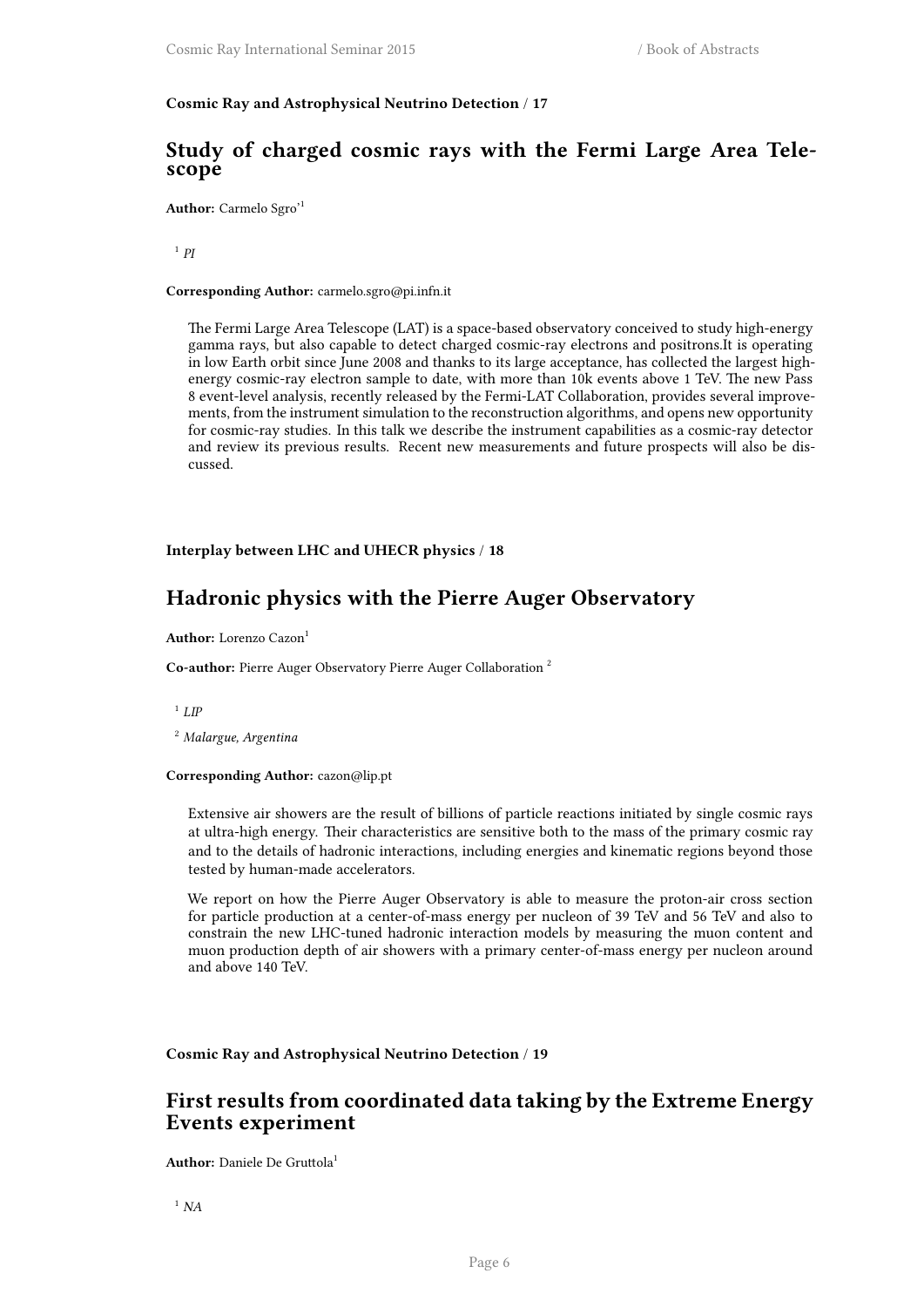#### **Corresponding Author:** degruttola@sa.infn.it

The Extreme Energy Events (EEE) Project is an experiment, managed by the Fermi Centre, for the study of extremely high-energy cosmic rays, which exploits the Multagap Resistive Plate Chamber (MRPC) technology. The excellent time resolution and good tracking capability of this detector allows us to study Extensive Air Showers with an array of telescopes distributed all over the Italian territory. Each telescope is installed in a High School, with the additional goal to introduce students to particle and astroparticle Physics. The EEE array is composed of 47 telescopes, each made of three MRPC planes, spanning more than 10 degrees in latitude and 11 in longitude, organized in clusters and single telescope stations. The status of the experiment and the results, obtained during two recent coordinated data taking periods, will be reported. The observation of Forbush decreases, coincidence events among different telescopes and the muon decay, using more than 5 billions tracks collected in the last few months, are of particular interest.

#### **Summary**:

overview of EEE results presented by D. De Gruttola for EEE Collaboration

<span id="page-10-0"></span>**New Technologies and Next generation of Experiments** / **20**

## **The High Energy cosmic-Radiation Detection (HERD) Facility onboard China's Future Space Station**

Author: ming xu<sup>1</sup>

1 *Institute of High Energy Physics, Chinese Academy of Sciences / ISDC, University of Geneva*

**Corresponding Author:** mingxu@ihep.ac.cn

The High Energy cosmic-Radiation Detection (HERD) facility is one of several space astronomy payloads onboard China's Space Station, which is planned for operation starting around 2020. It is designed as a next generation space facility focused on indirect dark matter search, precise cosmic ray spectrum and composition measurements up to the knee energy, and high energy gamma-ray monitoring and survey. HERD is composed of a calorimeter (CALO) surrounded by microstrip silicon trackers (STKs) from five sides except the bottom. CALO is made of about 10^4 cubes of LYSO crystals, corresponding to 55 radiation lengths and 3 nuclear interaction lengths, respectively. Mont Carlo simulation shows that electrons and photons with a high energy resolution (∼ 1% for electrons and photons and 20% for nuclei) and a large effective geometry factor (> 3 m2sr for electrons and diffuse photons and > 2 m2sr for nuclei) can be achieved under this design. Moreover, R&D is under way for reading out the LYSO signals with optical fiber coupled to image intensified CCD and the prototype of 1/40 CALO for beam test at CERN.

<span id="page-10-1"></span>**Cosmic Ray and Astrophysical Neutrino Detection** / **21**

## **Summary of the KASCADE-Grande experiment results**

Author: Andrea Chiavassa<sup>1</sup>

<sup>1</sup> *Universita' degli Studi di Torino*

The KASCADE-Grande experiment operated since 2003 to 2012 measuring cosmic rays in the 10^16- 10^18 eV energy range.

In this talk I will show and discuss the main results obtained in the study of the primary spectrum (that cannot be described by a single power law in this energy range), chemical composition (a steepening of the haevy component spectrum and a hardening of the light one have been detected)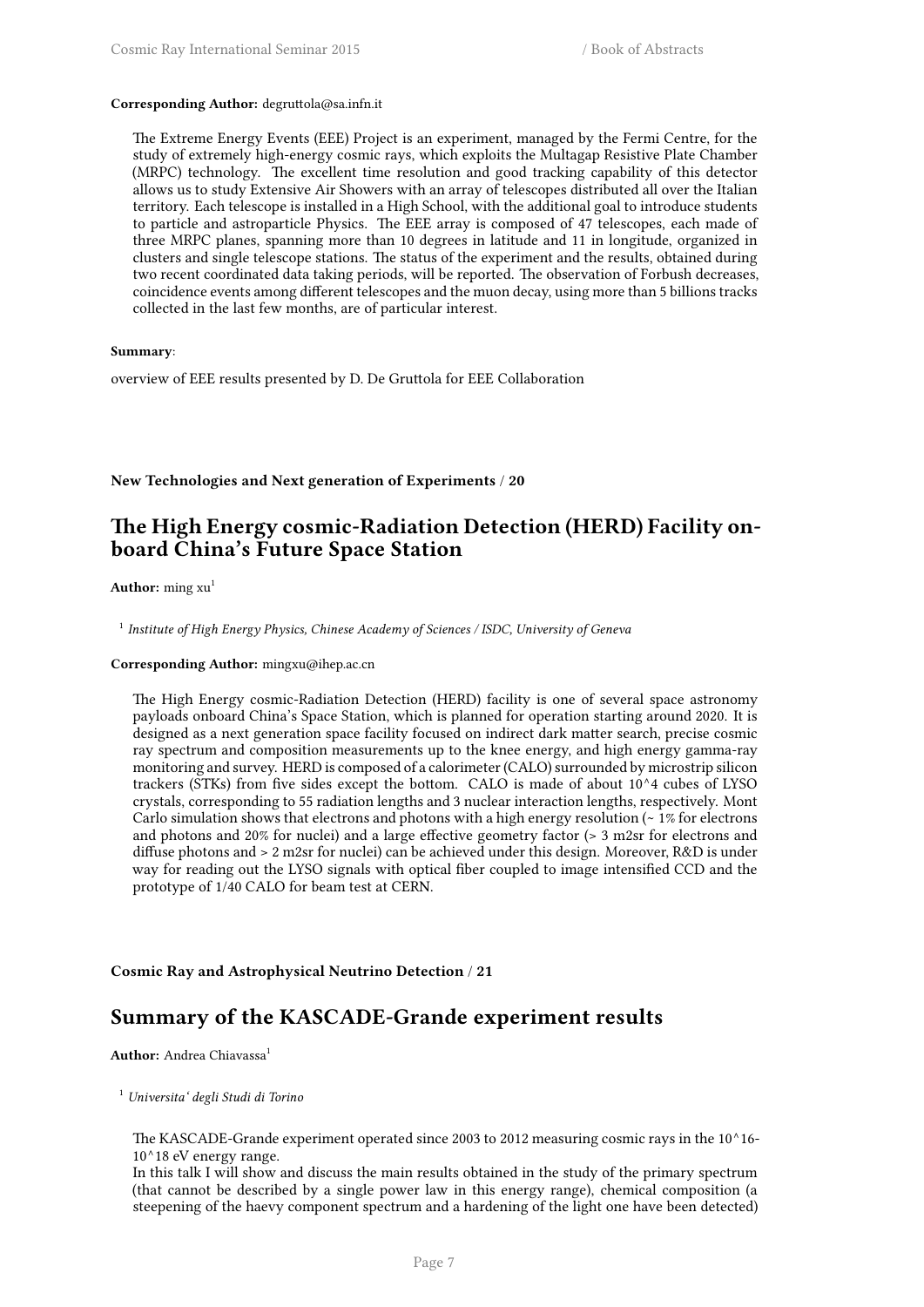and large scale anistropies.

I will also show the more recent analysis performed on the muonic EAS component and on the search for gamma rays geneerated events.

We will show that the spectral features detected in the primary spectrum do not depend on the hadronic interaction models used in the EAS simulations to calibrate the experiment.

#### <span id="page-11-0"></span>**Gamma Rays Detection** / **22**

## **Seven years of gamma-ray astrophysics with the Fermi LAT**

**Author:** Francesco Loparco<sup>1</sup>

1 *BA*

## **Corresponding Author:** francesco.loparco@ba.infn.it

The Fermi Gamma-ray Space Telescope was launched into Earth orbit in June 2008. The Large Area Telescope (LAT) is the main instrument onboard the Fermi satellite and is designed to be sensitive to gamma rays in the energy range from about 20 MeV up to more than 300 GeV. During its first seven years of operation, the LAT has provided an increasingly detailed portrait of the Universe's most extraordinary phenomena. In this talk some of the main results obtained by LAT in the field of gamma-ray astrophysics will be reviewed.

<span id="page-11-1"></span>**Gamma Rays Detection** / **23**

## **VERITAS and Cosmic Rays: An Update**

**Author:** Brian Humensky<sup>1</sup>

<sup>1</sup> *Columbia University*

#### **Corresponding Author:** humensky@nevis.columbia.edu

VERITAS is a ground-based array of four 12-meter telescopes near Tucson, Arizona and is one of the world's most sensitive detectors of very high energy (VHE, E > 100 GeV) gamma rays. VERITAS has a broad scientific reach that addresses direct studies of cosmic-ray accelerators, the propagation of cosmic rays, and direct measurements of cosmic-ray spectra. Recent results include deep studies of the Galactic supernova remnants Tycho, Cassiopeia A, and IC 443, the search for gamma-ray emission associated with astrophysical neutrinos detected by IceCube, and a new measurement of the spectrum of cosmic-ray electrons. In this presentation, we will summarize the current status of the VERITAS observatory and present these and other recent results from VERITAS.

<span id="page-11-2"></span>**Cosmic Ray: Theoretical Implication** / **24**

## **Surprises from extra galactic propagation of UHECRs**

**Authors:** Armando Di Matteo<sup>1</sup>; Aurelio Grillo<sup>2</sup>

1 *INFN L'Aquila*

2 *LNGS INFN*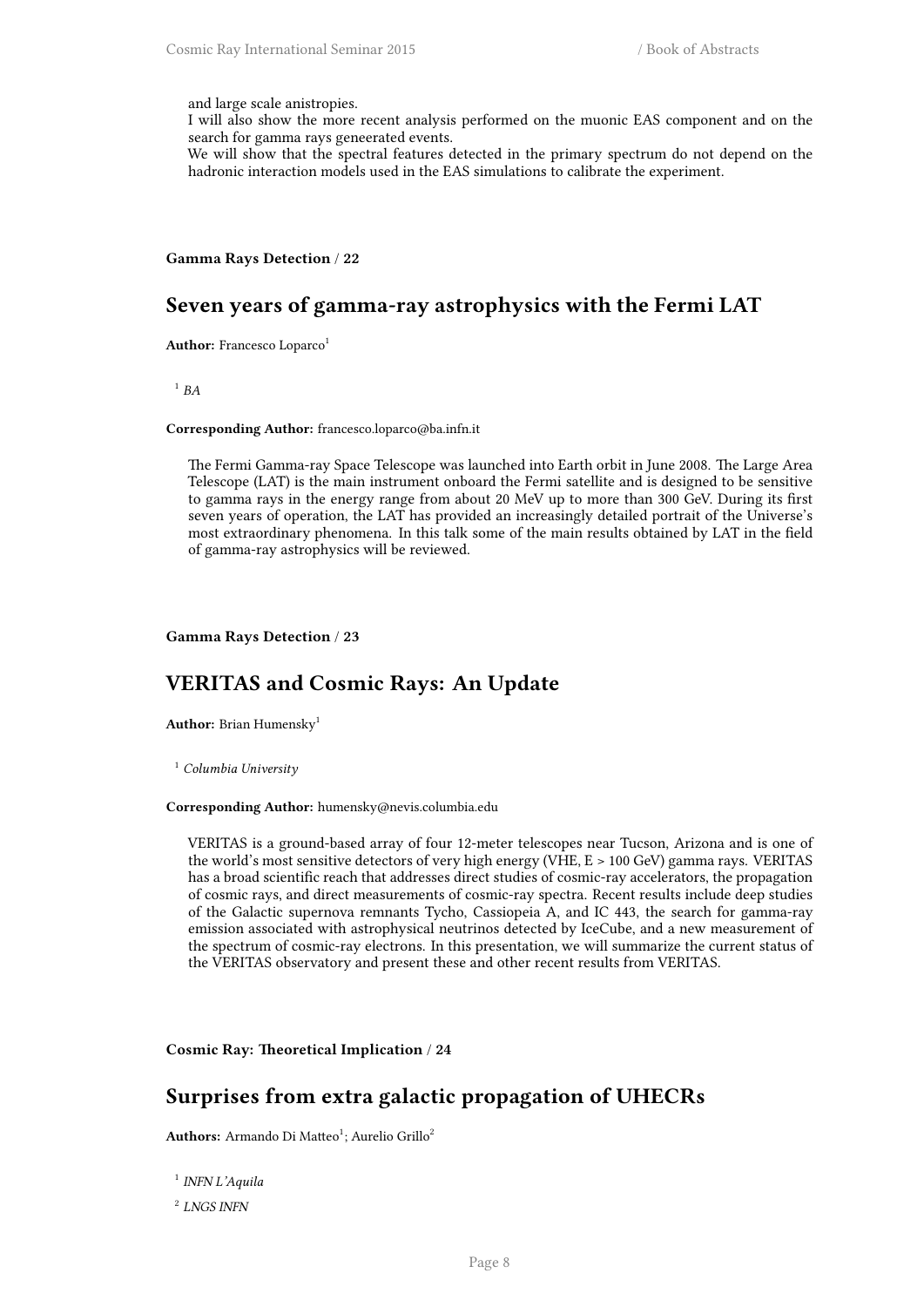#### **Corresponding Author:** armando.dimatteo@aquila.infn.it

Ultra High Energy Cosmic Rays experimental data are now of very good statistical significance even in the region of the expected GZK feature. The identification of their sources requires sophisticate analysis of their propagation in the extra galactic space. When looking at the details of this propagation some unforeseen features emerge. I will discuss some of these "surprises".

#### **New Technologies and Next generation of Experiments** / **25**

## **The Pierre Auger Observatory Upgrade Program**

**Author:** Claudio Di Giulio<sup>1</sup>

**Co-author:** Observatorio Pierre Auger Pierre Auger Collaboration <sup>2</sup>

1 *ROMA2*

<sup>2</sup> *Malargue, Argentina*

The Pierre Auger Observatory have been taking data since 2004 and with the complete set of detectors since 2008, with an efficiency above 95%, with very low downtime. Our accurancy in the results have had a deep impact on the area of ultra high energy cosmic rays and new questions and open challenges call for an upgrade of the Observatory.

The planned detector upgrade is presented and the expected performance and improved physics sensitivity of the upgraded Auger Observatory are discussed.

<span id="page-12-0"></span>**Gamma Rays Detection** / **26**

## **Results of the ARGO-YBJ experiment in detection of gamma rays**

**Author:** Tristano Di Girolamo<sup>1</sup>

<sup>1</sup> *Università "Federico II" and INFN, Napoli*

The ARGO-YBJ air shower detector has been in stable data taking for five years at the YangBaJing Cosmic Ray Laboratory (Tibet, P.R. China, 4300m a.s.l.) with a duty cycle >86% and an energy threshold of a few hundreds of GeV. With the scaler mode technique, the minimum threshold of 1 GeV can be reached. In this talk a selection of results in gamma ray astronomy will be presented, including those from the study of the diffuse emission from the Galactic plane.

<span id="page-12-1"></span>**Interplay between LHC and UHECR physics** / **27**

## **LHCf experiment: physics results**

**Author:** Massimo Bongi<sup>1</sup>

1 *FI*

**Corresponding Author:** bongi@fi.infn.it

LHCf is an experiment designed to study the very-forward emission of neutral particles produced in proton-proton and proton-nucleus collisions at the LHC. The detectors consists of a pair of electromagnetic sampling calorimeters installed on both sides of the ATLAS interaction point IP1 at a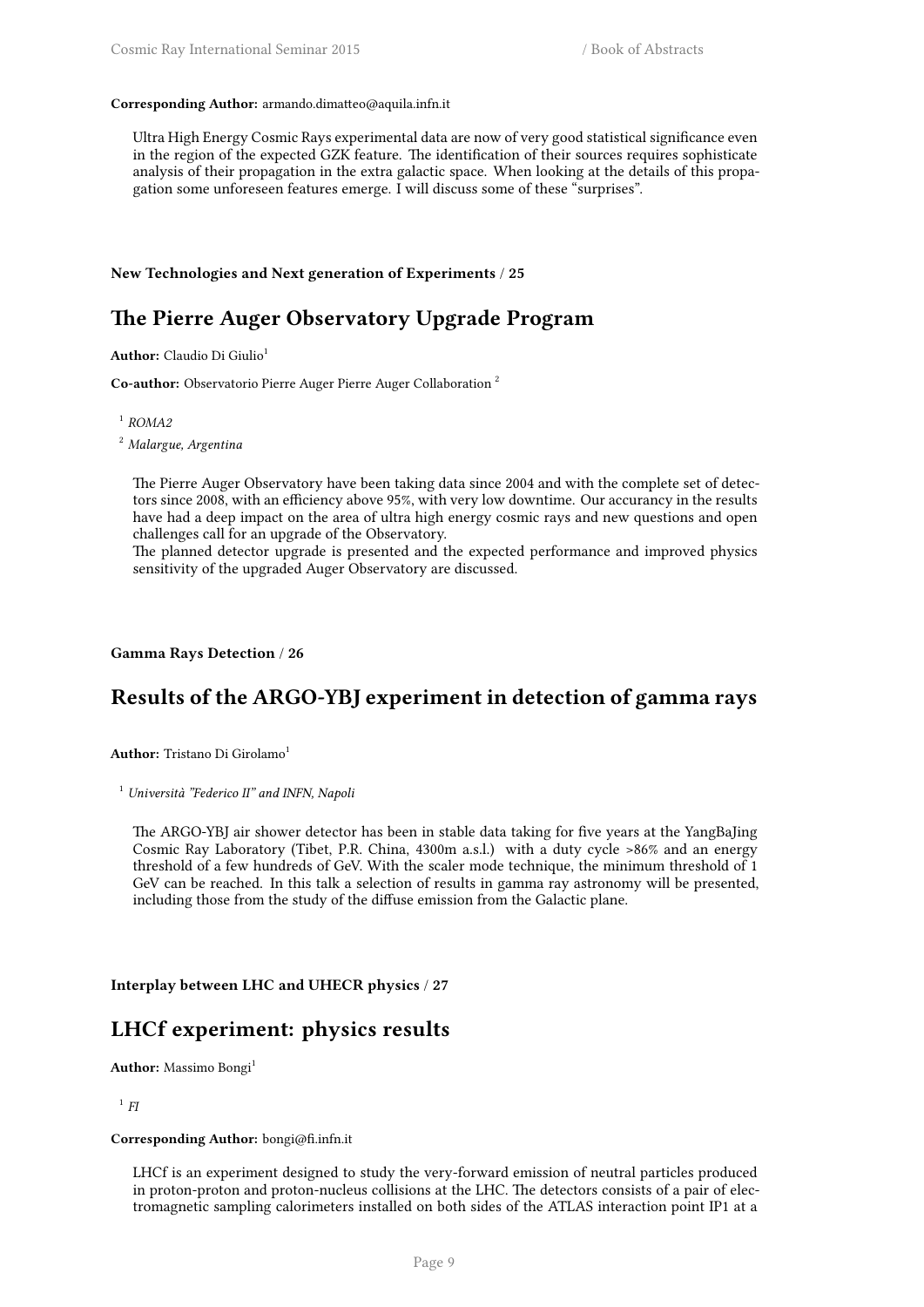distance of 140 m, covering the pseudorapidity range from 8.6 to infinity. The experiment has successfully measured the energy spectra of gamma rays, neutral pions and neutrons in p-p collisions at 0.9 TeV and 7 TeV, and of neutral pions in p-Pb collisions at 5.02 TeV and in p-p collisions at 2.76 TeV. The most recent data set has been acquired during a special physics run of p-p collisions at 13 TeV in June 2015 after the restart of the LHC. This set of measurements represent an useful contribution to the calibration and tuning of the hadronic interaction models used for the simulation of atmospheric showers induced by very-high energy cosmic rays, as the measured energy interval corresponds to the range  $10^14 - 10^17$  eV in the laboratory frame.

<span id="page-13-0"></span>**New Technologies and Next generation of Experiments** / **28**

## **The Cherenkov Telescope Array**

**Author:** Ciro Bigongiari<sup>1</sup>

1 *TO*

#### **Corresponding Author:** ciro.bigongiari@to.infn.it

The Cherenkov Telescope Array (CTA) is planned to be the next generation ground based observatory for very high energy (VHE) gamma-ray astronomy. It will provide a full sky-coverage by featuring an array of imaging atmospheric Cherenkov telescopes both in the northern and southern hemispheres.

Sites close to Cerro Paranal (Chile) and on La Palma (Spain) have been recently chosen for final negotiations to host southern and northern array respectively.The southern array will be composed by telescopes of three different sizes to detect gamma rays with energies between 20 GeV and more than 100 TeV while the northern one will comprise only large and medium size telescopes with a significant sensitivity up to 50 TeV.

Such arrangement as well as many technical improvements will provide an order of magnitude enhanced flux sensitivity and a substantially better angular and energy resolution compared tocurrent generation of Cherenkov telescope arrays.In this presentation I will provide an overview of the technical design and summarize the current

status of the project before discussing CTA prospects for some key science topics like the origin of relativistic cosmic particles and the acceleration mechanisms in extreme environments such as neutron

stars and black holes.

#### <span id="page-13-1"></span>**New Technologies and Next generation of Experiments** / **29**

## **The LHAASO project: from Gamma-Ray Astronomy to Cosmic Rays.**

**Author:** Giuseppe Di Sciascio<sup>1</sup>

1 *ROMA2*

**Corresponding Author:** giuseppe.disciascio@roma2.infn.it

Despite large progresses in building new detectors and in the analysis techniques, the key questions concerning the origin, acceleration and propagation of Galactic Cosmic Rays are still open. A number of new extensive air showers arrays is in progress.

The most ambitious and sensitive project between them is LHAASO, a new generation multi-component experiment to be installed at very high altitude in China (Daocheng, Sichuan province, 4400 m a.s.l.). The experiment will face the open problems through a combined study of photon- and charged particle-induced extensive air showers in the wide energy range  $10^{11}$  -  $10^{18}$  eV.

In this talk the status of the experiment will be summarized, the science program presented and the outlook discussed in comparison with leading new projects.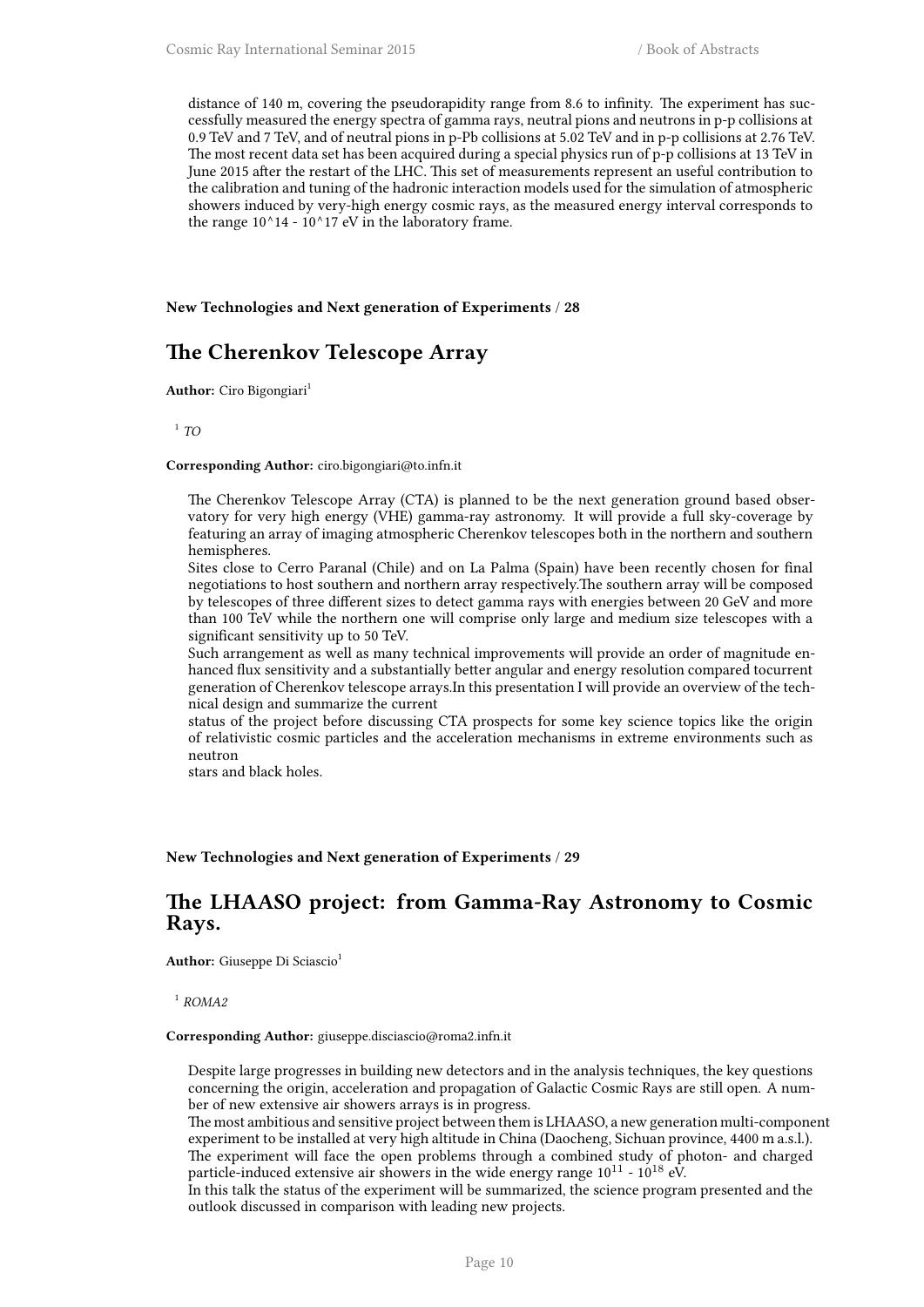## <span id="page-14-0"></span>**Cosmic Ray and Astrophysical Neutrino Detection** / **30**

## **Cosmic ray physics with ARGO—YBJ**

**Author:** Paolo Montini<sup>1</sup>

1 *ROMA2*

The ARGO—YBJ experiment has been in stable data taking for more than five years at the Yangbajing cosmic ray observatory (Tibet, P.R. China, 4300 m a.s.l.). The detector collected about 5X10^11 events in a wide energy range from few TeVs up to the PeV region. In this work we summarize the latest results in cosmic ray physics particularly focusing on the cosmic ray energy spectrum. The results of the measurement of the all—particle and proton plus helium energy spectra in the energy region between 10^12 - 10^16 eV are discussed. A precise measurement of the cosmic ray energy spectrum and composition in this energy region allows a better understanding of the origin of the knee and provides a powerful cross—check among different experimental techniques.

## <span id="page-14-1"></span>**Cosmic Ray and Astrophysical Neutrino Detection** / **31**

## **Overview of AMS results**

**Author:** Bruna Bertucci<sup>1</sup>

1 *PG*

#### **Corresponding Author:** bruna.bertucci@pg.infn.it

The Alpha Magnetic Spectrometer (AMS) experiment operates since May 2011 on board of the International Space Station to search for primordial anti-matter, to study the light anti-matter components in the Cosmic Rays (CR) and to perform a precision study of the CR composition and energy spectrum. More than 60 billion events have been collected by the instrument up to now thanks to its large acceptance and the long exposure time. In this contribution we will discuss the most recent results, reviewing the instrument design and performances as well as the data analysis procedures enabling their achievement

<span id="page-14-2"></span>**New Technologies and Next generation of Experiments** / **33**

## **The JEM-EUSO mission status and pathfinder results**

**Author:** Francesco Saverio Cafagna<sup>1</sup>

1 *BA*

**Corresponding Author:** francesco.cafagna@ba.infn.it

The JEM-EUSO mission, on board of the International Space Station (ISS), has the primary objective of doing astrophysics detecting extreme energy cosmic rays (EECRs), above 3x10^19eV. This Extreme Universe Space Observatory (EUSO), will be the first space mission to be devoted to the study of this energy range with the aim of extending the knowledge on sources, spectra and composition of cosmic rays in this energy range.

The instrument has been designed to detect the UV photons emitted in the shower produced by the EECR interaction with the atmosphere and reconstruct its arrival direction and energy.

To validate this technique, three pathfinders and one precursor has been approved. EUSO-Balloon, flew on board of a stratospheric balloon, in collaboration with the French Space Agency CNES. EUSO-TA, is taking data on ground at the Telescope Array experiment site in Utah, US. Mini-EUSO, approved by the Russian Space Agency, will be installed in the ISS. K-EUSO, a modification of the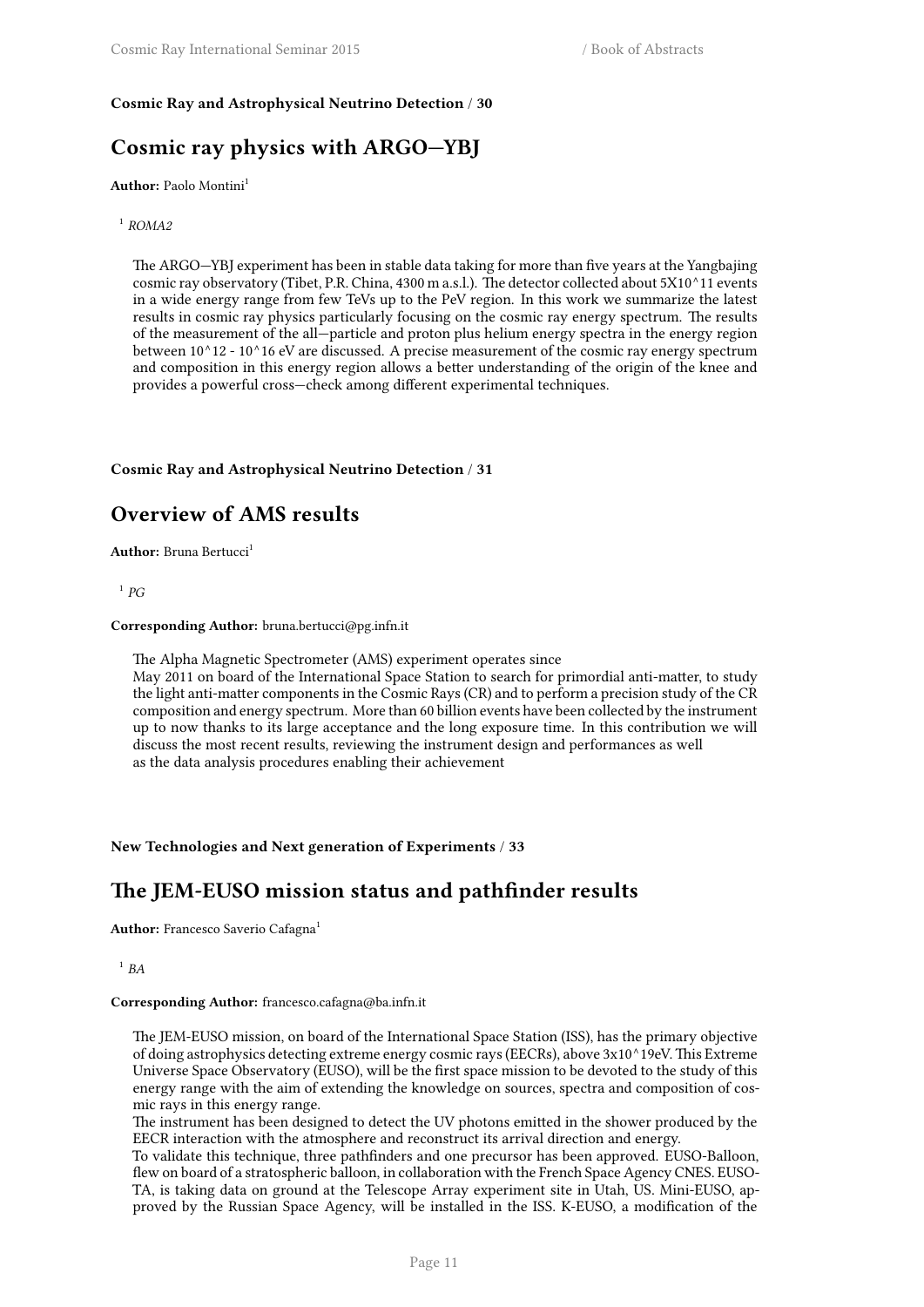KLYPVE experiment, will be attached at the Russian module of the ISS. The tatus of the mission and precursors will be reviewed and details will be given on the EUSO-BALLOON and EUSO-TA results.

## <span id="page-15-0"></span>**Cosmic Ray and Astrophysical Neutrino Detection** / **34**

## **Results from the PAMELA Experiment after nine years of cosmic ray investigation.**

Author: Francesco Saverio Cafagna<sup>1</sup>

1 *BA*

#### **Corresponding Author:** francesco.cafagna@ba.infn.it

PAMELA is taking date in Space since nine years, heralding a new era in precision cosmic ray physics. The measurements of both particle and antiparticle components of cosmic rays, is providing interesting information concerning the origin and propagation of both galactic and solar cosmic rays. The measured antiparticle component shows features that can be interpreted in terms of dark matter annihilation or pulsar contribution. The precise measurements of the energy spectra of protons, helium and light nuclei, electrons, as well as of their arrival distribution challenges our basic vision of the mechanisms of production, acceleration and propagation of cosmic rays.

Moreover, PAMELA measurements of the energy spectra during solar energetic particle events, fills the existing energy gap between the highest energy particles measured in space and the groundbased domain. Furthermore, providing pitch angle measurements, it allows the study of the effects of particle transport within interplanetary space over a broad range in energy. Besides, by sampling the particle radiation in different regions of the magnetosphere, PAMELA data provide a detailed study of the Earth's magnetosphere. This contribution reviews the most recent scientific results obtained by the PAMELA experiment.

<span id="page-15-1"></span>**Interplay between LHC and UHECR physics** / **35**

## **Recent Results from NA61/SHINE**

**Author:** Michael Unger<sup>1</sup>

<sup>1</sup> *NYU&amp*;*KIT* 

#### **Corresponding Author:** michael.unger@nyu.edu

The interpretation of extensive air shower measurements, produced by ultra-high energy cosmic rays, relies on the correct modelling of the hadron-air interactions that occur during the shower development. The majority of hadronic particles is produced at equivalent beam energies below the TeV range. NA61/SHINE is a fixed target experiment using secondary beams produced at CERN using the SPS. Hadron-hadron interactions have been recorded at beam momenta between 13 and 350 GeV/c with a wide-acceptance spectrometer. In this talk we present measurements of the identified secondary hadron spectra and the resonance production from pion-carbon interactions, which are essential for modelling air showers. Moreover, we will show results from p+C and p+p interactions.

<span id="page-15-2"></span>**New Technologies and Next generation of Experiments** / **36**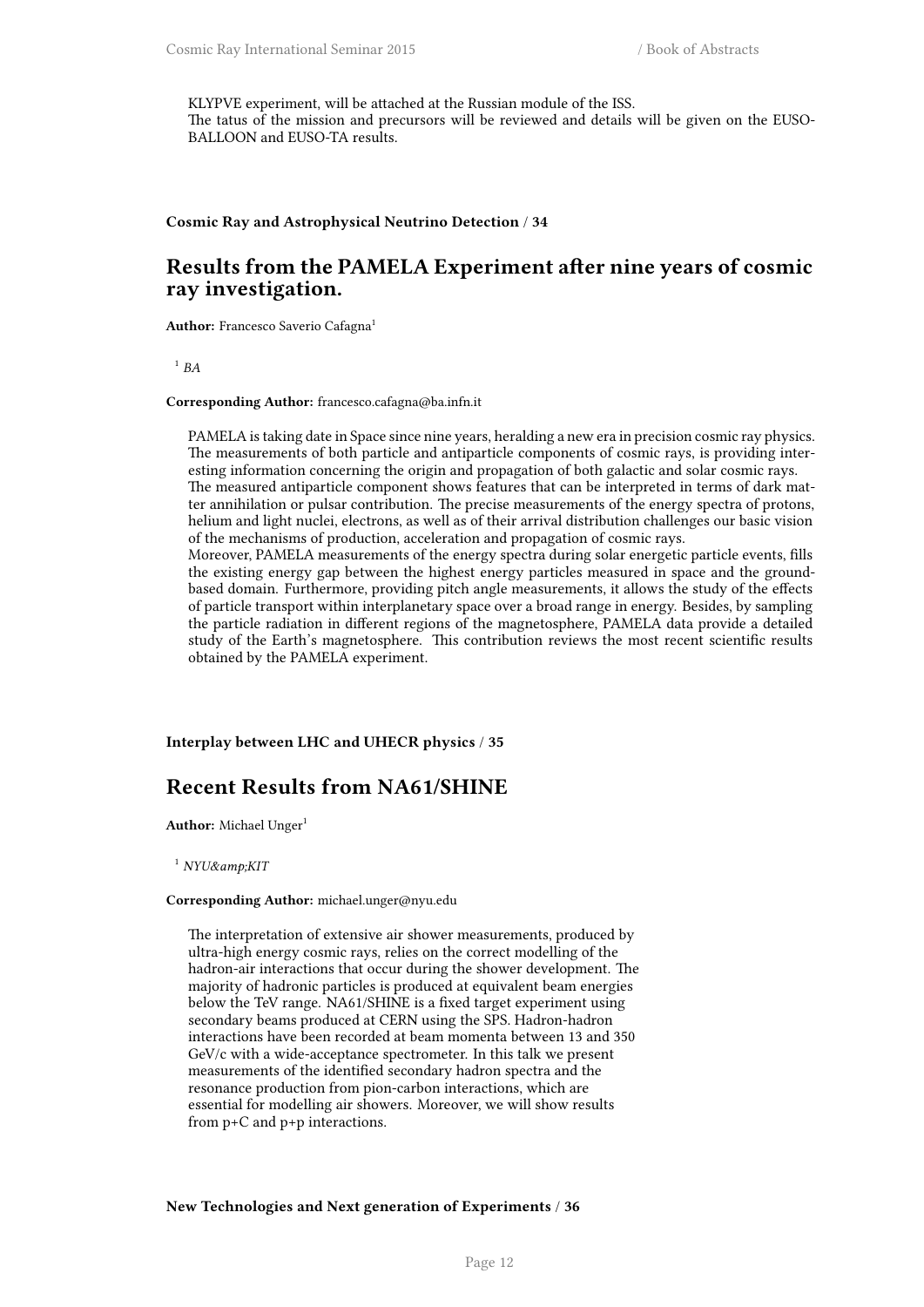## **The DAMPE mission**

**Author:** Giovanni Ambrosi<sup>1</sup>

## 1 *PG*

#### **Corresponding Author:** giovanni.ambrosi@pg.infn.it

The DAMPE experiment (DArk Matter Particle Explorer) is one of the five satellite missions in the frame- work of the Strategic Pioneer Research Program in Space Science of the Chinese Academy of Science (CAS). DAMPE is a powerful space telescope which has as main scientific objective the identification of possible Dark Matter signatures thanks to the capability to detect electrons and photons in a wide range of energy from 5 GeV up to 10 TeV and with unprecedented energy resolution. Moreover, the DAMPE satellite will contribute to a better understanding of the origin and propagation mechanisms of high energy cosmic rays thanks to the measurement of the flux of nuclei up to 100 TeV. Hints in the sector of high energy gamma astronomy are also expected thanks to its excellent photon detection capability.

The detector is currently undergoing the final integration and acceptance tests and being prepared for the launch scheduled in December 2015.

The status of the detector and its performance as measured with beam test will be discussed.

## <span id="page-16-0"></span>**New Technologies and Next generation of Experiments** / **37**

## **Cosmic rays 2020: the INFN view**

**Author:** Marco Pallavicini<sup>1</sup>

 $^{1}$  *GE* 

#### **Corresponding Author:** marco.pallavicini@ge.infn.it

The talk will outline the status and the medium / long term prospectivesof INFN Astroparticle and Fundamental Physics commission in the study of cosmic radiation, both with ground/sea based detectors and from space.

#### <span id="page-16-1"></span>**New Technologies and Next generation of Experiments** / **38**

## **Telescope Array Extension**

**Author:** Hiroyuki Sagawa<sup>1</sup>

1 *Institute for Cosmic Ray Research, the University of Tokyo*

#### **Corresponding Author:** hsagawa@icrr.u-tokyo.ac.jp

The Telescope Array (TA) has an array of surface detectors (SD) 700 km^2 in area and three fluorescence telescope stations (FD) to explore the origin of ultra-high-energy cosmic rays.

We found evidence for the hotspot of arrival directions of the highest-energy cosmic rays above 5.7x10^19 eV, of which size is about 20 degrees in radius. To confirm what the origin of the hotspot is, we proposed to quadruple the TA. This proposal is called TAx4.

From  $10^{\text{A}}15.6$  eV to  $10^{\text{A}}18$  eV, we expect the transition from galactic cosmic rays to extra-galactic cosmic rays. We constructed the TALE (TA Low-Energy extension) FD fully and the TALE SD partially. Since we found two breaks at 10^16.3 eV and 10^17.3 eV with the TALE FD, we proposed to construct remaining TALE SD to improve the resolution of the shower maximum depth measured with the TALE FD for composition identification. This proposal is called the TALE SD.

In the spring of this year, both TAx4 SD and TALE SD were approved by a Japanese funding agency. Here we present the status of these projects.